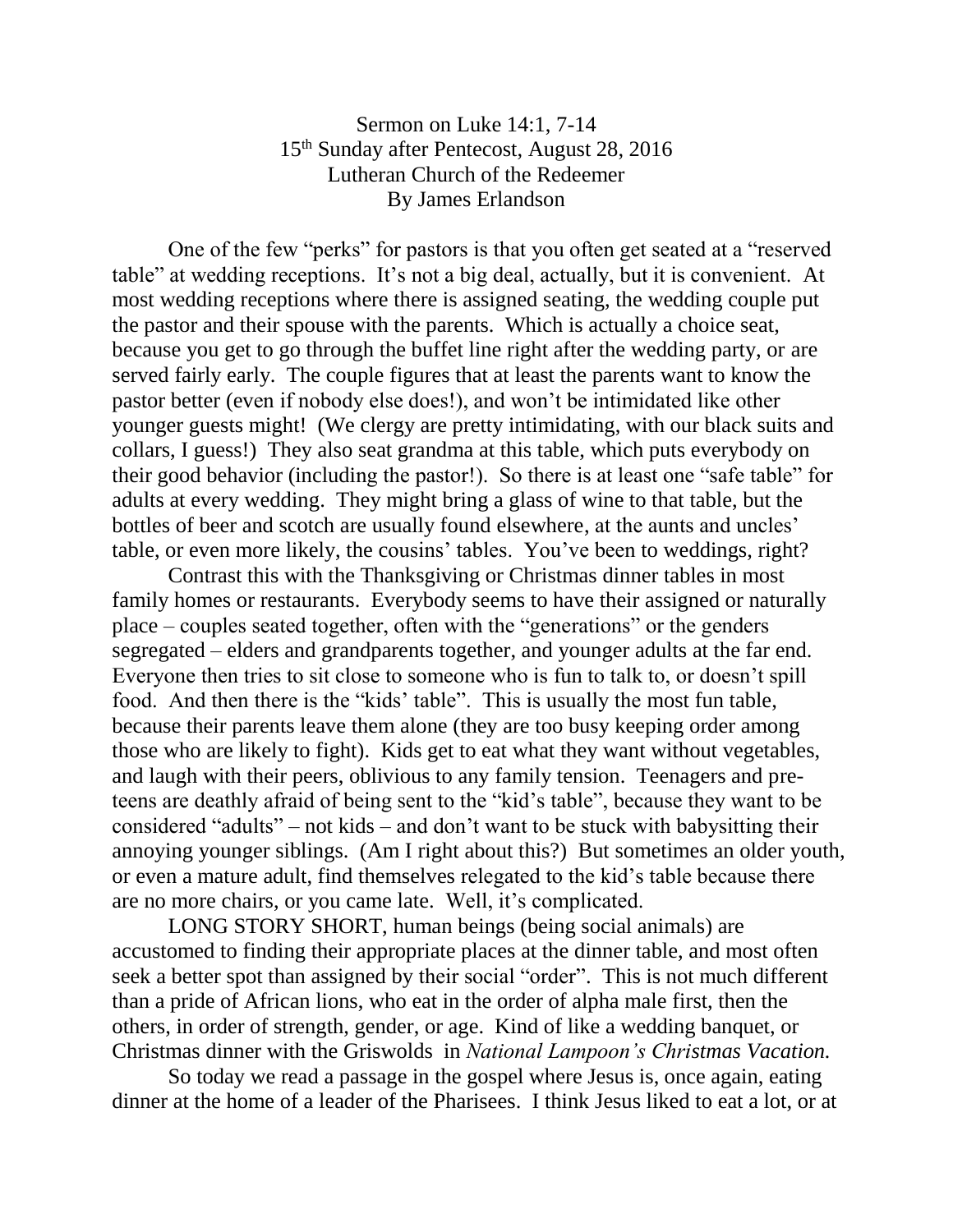least he liked dinner parties, where he and his disciples were invited to eat and drink and talk with the important people in a town. You can tell a lot about people in how they relate to each other at dinner, and the gospels are full of the conversations Jesus got into, and the stories he told at such dinners. He must have been a popular guest, because they kept inviting him back! And to be invited to the dinner where Jesus was a guest must have been a very "hot ticket". Because Jesus was always interesting, and wasn't afraid to gently take a host to task, or put people "in their place" or even challenge them – at dinner!

Which is what was happening at this particular dinner party. As people began to sit down, Jesus noticed people jockeying for position at the table. It seems that people wanted to sit in honored spots, so that Jesus and the disciples and other guests would see them as "important". It was a great opportunity for Jesus to teach a lesson about pride. Without having to single anyone out or embarrass them, he simply told them all a story – a parable about a wedding banquet – something familiar to everyone. If you are invited to a wedding banquet, don't seek the most prestigious place of honor – for you might be told to move to a different place so a more important person can sit there. You will be embarrassed. Instead, why not sit in the lowest spot, so that the host can invite you to take a better place, and so honor you. You would like that much better! And then Jesus attached the moral to the story, *"For all who exalt themselves will be humbled, and those who humble themselves will be exalted."* The world turned upside down.

I wonder what the dinner guests thought when Jesus said this? Luke doesn't say. We can only imagine. But were there a few ears burning, among those guests who had been trying to get a better place at the table? Did the room go silent as people tried to figure out whether Jesus was talking directly to them? But the conversation moved right along, as Jesus directed his words to the host.

He said, *"When you give a luncheon or dinner, do not invite your friends or your brothers or your relatives or rich relatives, in case they may invite you in return, and you would be repaid. But when you give a banquet, invite the poor, the crippled, the lame, and the blind. And you will be blessed, because they cannot repay you, for you will be repaid at the resurrection of the righteous."*

It would be too simple for this just to be Jesus' reprimand to the dinner host about who to invite to dinner in the future. This is where the conversation turned to one being about the kingdom of God, and the resurrection! The subject was much bigger than any dinner party-goer's expectations, even beyond their comprehension. This wasn't really about a dinner party, and it wasn't even about Jesus doing a miracle, or whatever else they expected to hear from him.. This was about who was in and who was out in our human social order, and how God had sent Jesus with the message that God was turning it all upside down! Who you and I think is important may not be so. In fact, those whom we think of least, God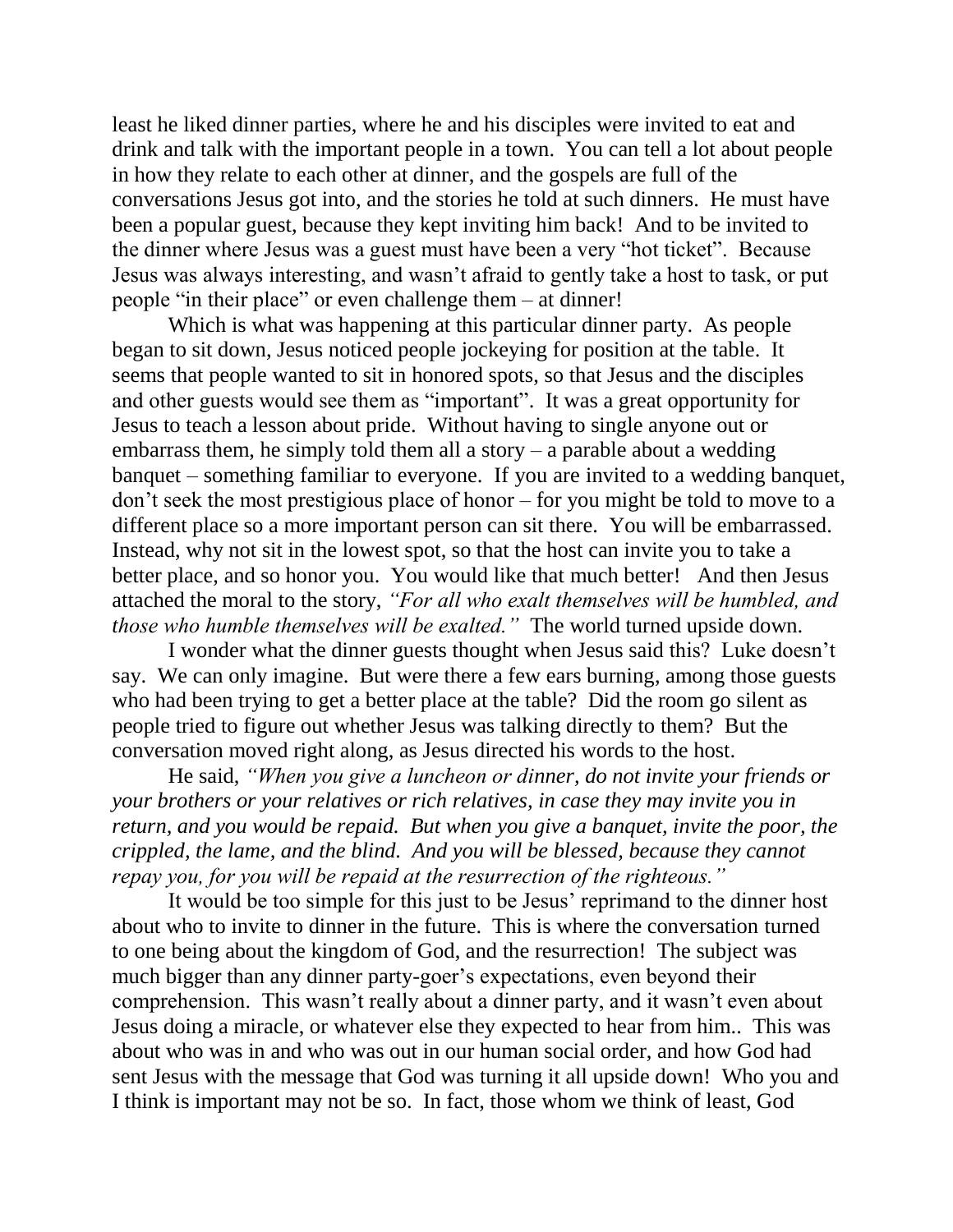considers most important of all! The world is being stood upon its head, and Jesus introduced it with one turn of the conversation at dinner!

So this isn't really about you and me making sure we sit close to the kids' table at Thanksgiving, or head to the back of the line. It's not about who you and I invite to dinner next Sunday, either – although it might be! It's really about who you and I "see" in this world – who we think matters – and who is invisible to us, who are never seen when God's abundance in this world is shared (or not shared)! For to God, those whom we think are most insignificant and don't see, or the ones whom God notices most of all. Jesus has come to remind us to open our eyes and our ears, to hear their voices and their cries, when we'd rather they disappear, and not be in the room at all – out of sight and out of mind.

Because we know there is the *world as it is* and there is the *good news of God's kingdom* – *as it will be!* You and I know how the world is. This world isn't fair, where many never receive invitations to dinner parties, or may not even have enough to eat at their own tables! There are people who don't get paid a living wage, who don't have health insurance, who may not even be allowed paid sick and safe time, who aren't included or represented when big decisions are made. This is not the world as God created it to be. This is a *fallen world.*

But Jesus is calling us – you and me – to live as if God's kingdom is already here and present with us. Because God's kingdom breaks in when we break out of our own closed circles and invite others in or meet them in theirs. It comes when barriers between us are broken down, and we are transformed by God's mercy. How much of that future is *now?*

In his first sermon in Nazareth, Jesus proclaimed *"The Spirit of the Lord is upon me, because he has anointed me to bring good news to the poor. He has sent me to proclaim release to the captives and recovery of sight to the blind, to let the oppressed go free, to proclaim the year of the Lord's favor….Today this scripture has been fulfilled in your hearing."*

Back to the dinner party. In the past, we have had lots of congregational dinners, when people whom we know are invited – other church members, friends and relatives. We call them "church pot lucks" in Minnesota, when everyone brings a dish to share. We invite people who might help us financially with the church, or at least, whom we enjoy sitting and eating with. When we go out to invite people to worship with us, or become part of this congregation, we usually imagine, at least subconsciously, that they will be a contributing partner in this endeavor called "church". But Jesus has something else in mind. He tells us when we invite people to come, to seek out those who maybe cannot contribute financially, whom we invite for the sake of the gospel, with the same thinking that God has – that we invite to dinner those who need to eat!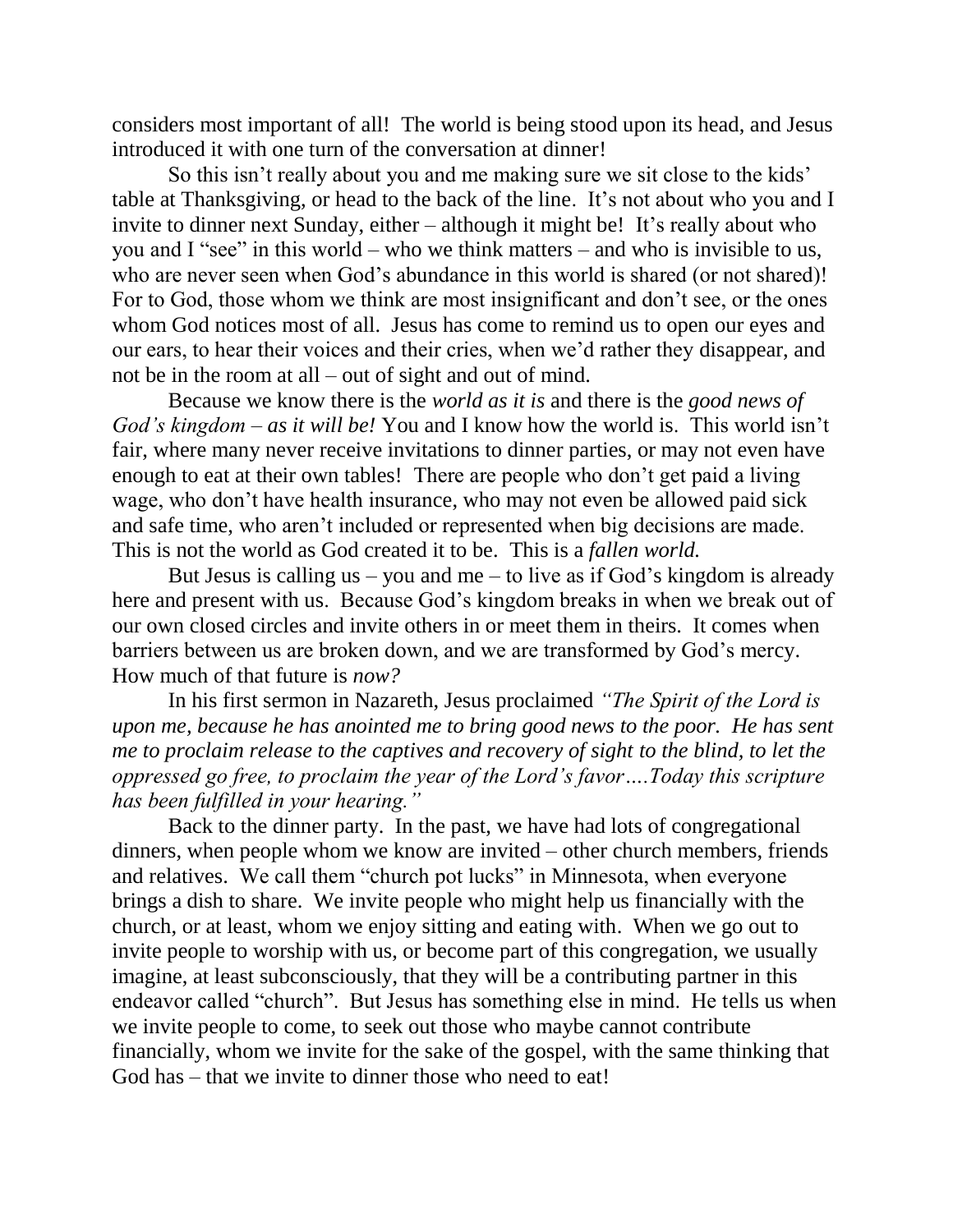Two Sundays from now we are having a meal here at Redeemer after worship. We are crossing the street to invite our neighbors. We are inviting those who live at Dale Street Place to come and eat with us. We've done this before. They are folks who need medical assistance and live on social security income, who have physical and mental health issues, and some are just a step away from homelessness. People from Dale Street Place, the old "Redeemer's Arms" always appreciate the meals we cook for them, the times we invite them to come on over and eat. They like our spaghetti. But they seldom worship with us. Some do, but usually they come for the food, and maybe the fellowship. Perhaps that's what Jesus is saying here. Go out and invite people from this community who can't give back to us what we think we need or want – that is, regular worshipers, tithes and offerings.

But maybe, when we do these things – serve our neighbors, invite people who cannot pay to come and eat with us, the table we set with hospitality will also be a table that attracts other guests as well! By making our focus of hospitality those who cannot repay us in any way, our true intention – hospitality and welcome in the name of Christ– will be revealed as if it came from Jesus himself! Those who are able to give back will be attracted by the humble hospitality and proclamation of the gospel – God's Word, God's work, with our voices and our hands, when it is given without expectation or *quid pro quo*.

Could it be that such invitations to our humble banquets are a taste of God's future kingdom in the here and now? When we eat at one table as sisters, brothers and friends in Christ with those we haven't met, or left to our own devices, even wish to meet? In congregations throughout the country on Sunday the 11th many meals and acts of service similar to ours will take place, where the purpose is to reach out to others with love, to give without repayment, and the only "agenda" is to serve. It's a living parable for what congregational ministry should be about: going outside the doors of the church to serve, and to welcome strangers to come feast from the abundance at God's table of grace.

I close with a story. Once upon a time in the early church, there was a man named Lawrence. He was ordained a deacon by Pope Sixtus II of Rome, who put him in charge of the church treasury and their charity work. In the year 257 the Roman emperor Valerian began a persecution of the church, focusing on clergy and confiscating church property. Pope Sixtus and the other six deacons of Rome were arrested and executed. Lawrence was also arrested and tortured. Legend says that the Roman governor demanded that Lawrence turn over the church's treasure, so Lawrence secretly distributed much of the church monies to the poor. Then he gathered the blind, the lame, the maimed, lepers, orphans and widows of Rome. He presented them to the governor and said, "Here is the treasure of the Church." Then he was executed. Another legend says that Lawrence was slowly